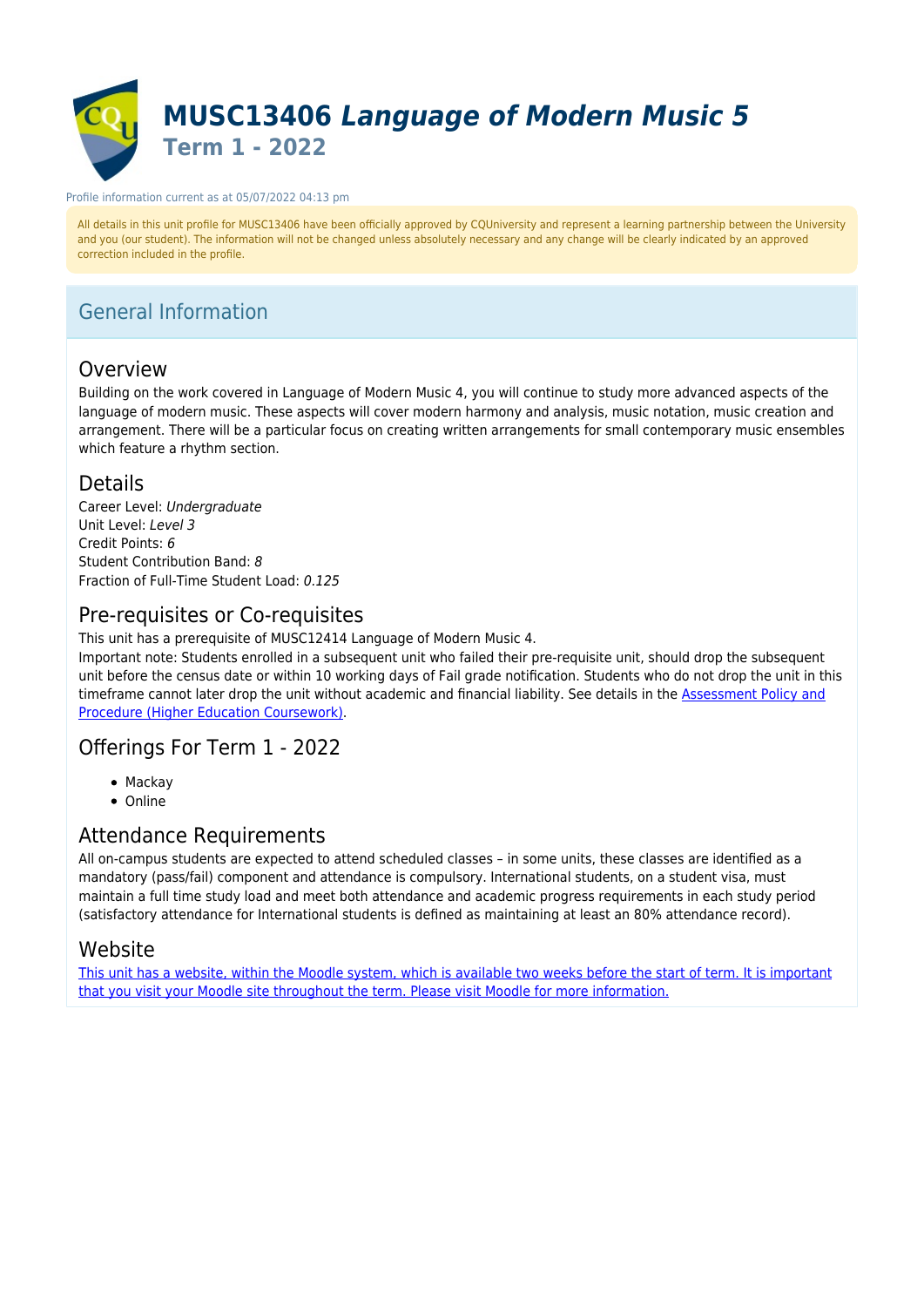# Class and Assessment Overview

## Recommended Student Time Commitment

Each 6-credit Undergraduate unit at CQUniversity requires an overall time commitment of an average of 12.5 hours of study per week, making a total of 150 hours for the unit.

## Class Timetable

**[Regional Campuses](https://handbook.cqu.edu.au/facet/timetables)** Bundaberg, Cairns, Emerald, Gladstone, Mackay, Rockhampton, Townsville

**[Metropolitan Campuses](https://handbook.cqu.edu.au/facet/timetables)** Adelaide, Brisbane, Melbourne, Perth, Sydney

## Assessment Overview

1. **Written Assessment** Weighting: 25% 2. **Written Assessment** Weighting: 25% 3. **Online Test** Weighting: 10% 4. **Written Assessment** Weighting: 40%

## Assessment Grading

This is a graded unit: your overall grade will be calculated from the marks or grades for each assessment task, based on the relative weightings shown in the table above. You must obtain an overall mark for the unit of at least 50%, or an overall grade of 'pass' in order to pass the unit. If any 'pass/fail' tasks are shown in the table above they must also be completed successfully ('pass' grade). You must also meet any minimum mark requirements specified for a particular assessment task, as detailed in the 'assessment task' section (note that in some instances, the minimum mark for a task may be greater than 50%). Consult the [University's Grades and Results Policy](https://www.cqu.edu.au/policy) for more details of interim results and final grades.

# CQUniversity Policies

## **All University policies are available on the [CQUniversity Policy site.](https://policy.cqu.edu.au/)**

You may wish to view these policies:

- Grades and Results Policy
- Assessment Policy and Procedure (Higher Education Coursework)
- Review of Grade Procedure
- Student Academic Integrity Policy and Procedure
- Monitoring Academic Progress (MAP) Policy and Procedure Domestic Students
- Monitoring Academic Progress (MAP) Policy and Procedure International Students
- Student Refund and Credit Balance Policy and Procedure
- Student Feedback Compliments and Complaints Policy and Procedure
- Information and Communications Technology Acceptable Use Policy and Procedure

This list is not an exhaustive list of all University policies. The full list of University policies are available on the [CQUniversity Policy site.](https://policy.cqu.edu.au/)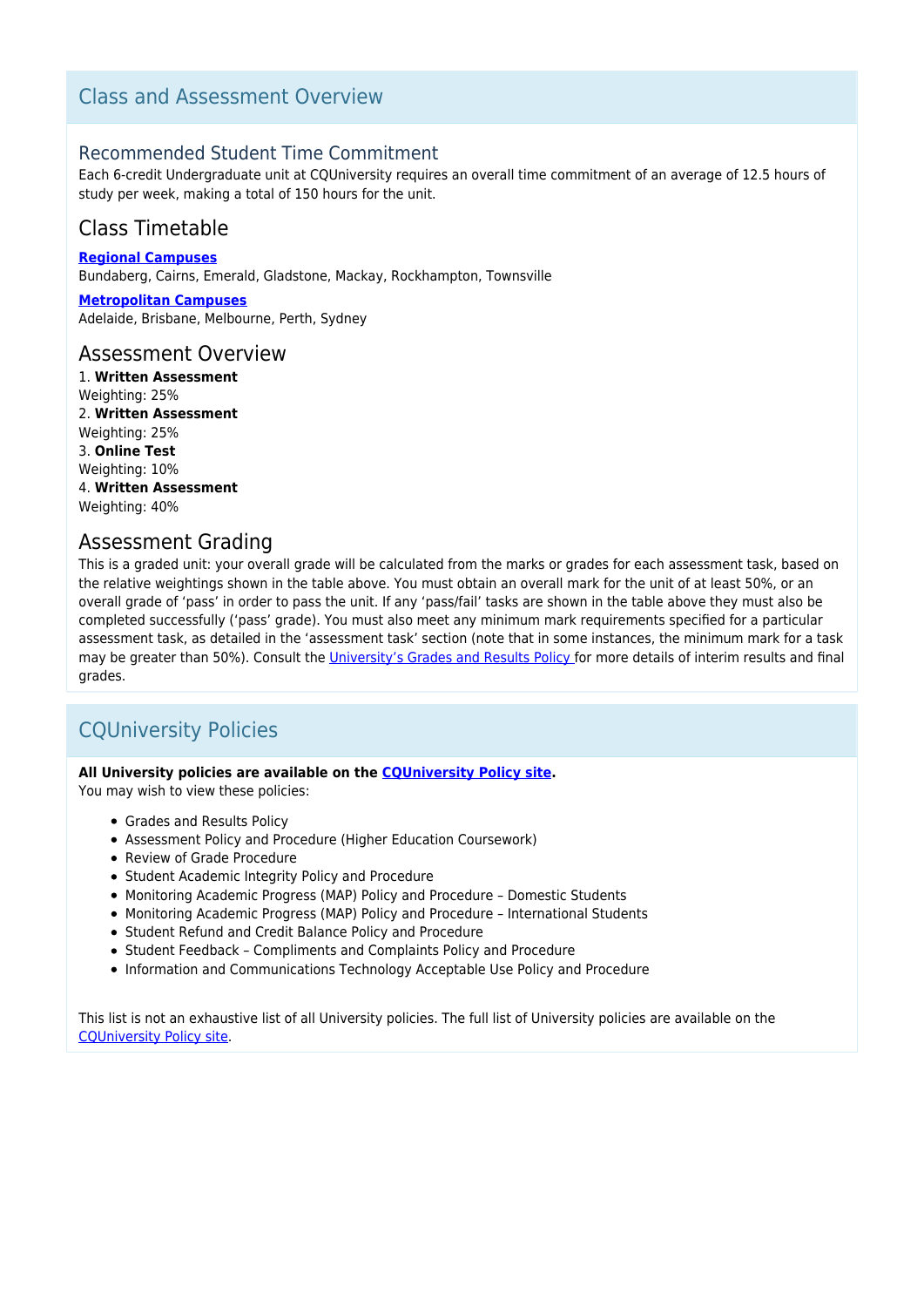# Previous Student Feedback

# Feedback, Recommendations and Responses

Every unit is reviewed for enhancement each year. At the most recent review, the following staff and student feedback items were identified and recommendations were made.

## Feedback from Student evaluation data.

#### **Feedback**

Reduce the amount of material/content covered in the unit.

#### **Recommendation**

The unit content will be reviewed as part of the CQU Renew process, due to the update of the Bachelor of Music degree.

# Unit Learning Outcomes

#### **On successful completion of this unit, you will be able to:**

- 1. Analyse music scores with regard to harmonic and structural elements
- 2. Create chordal progressions using various modern reharmonisation techniques
- 3. Create music scores for rhythm section instruments in a variety of styles
- 4. Identify pitch, rhythm, keys, scales, chords, chord progressions, melody and form through aural related tasks
- 5. Create a music score for a small ensemble using various music arrangement techniques
- 6. Explain decisions made during the creative process of arranging music for a small ensemble.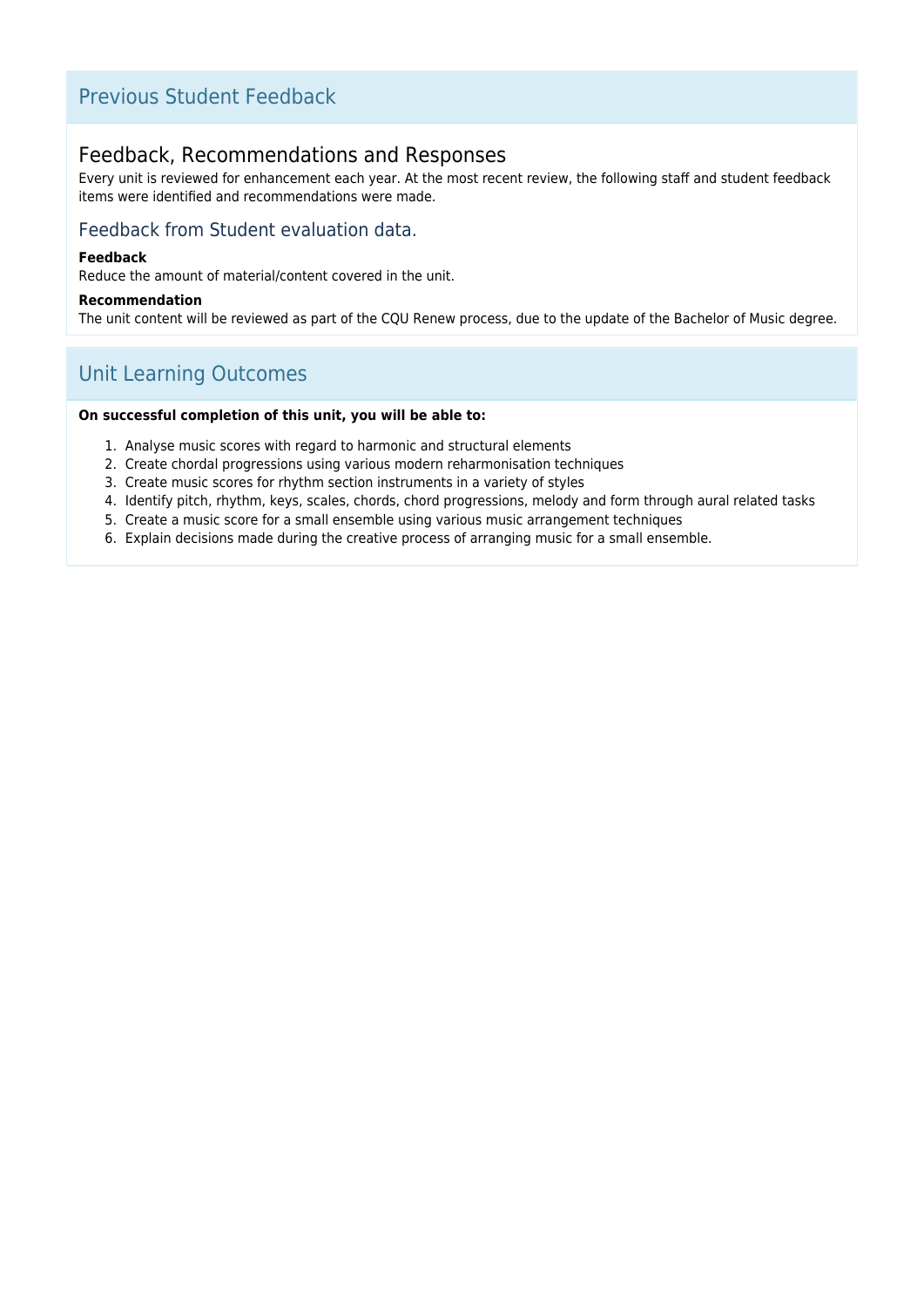# Alignment of Learning Outcomes, Assessment and Graduate Attributes

N/A<br>Level O Introductory o Intermediate o Graduate<br>Level Professional Level Advanced Level

# Alignment of Assessment Tasks to Learning Outcomes

| <b>Assessment Tasks</b>      | <b>Learning Outcomes</b> |           |   |   |             |    |
|------------------------------|--------------------------|-----------|---|---|-------------|----|
|                              |                          |           |   |   | $1$ 2 3 4 5 | -6 |
| 1 - Written Assessment - 25% | $\bullet$                | $\bullet$ |   |   |             |    |
| 2 - Written Assessment - 25% |                          |           | ٠ |   |             |    |
| <b>3 - Online Test - 10%</b> |                          |           |   | ٠ |             |    |
| 4 - Written Assessment - 40% |                          |           |   |   | $\bullet$   |    |

# Alignment of Graduate Attributes to Learning Outcomes

| <b>Graduate Attributes</b>                          |              | <b>Learning Outcomes</b> |           |                             |           |           |
|-----------------------------------------------------|--------------|--------------------------|-----------|-----------------------------|-----------|-----------|
|                                                     | $\mathbf{1}$ |                          |           | $2 \quad 3 \quad 4 \quad 5$ |           | 6         |
| 1 - Communication                                   | $\bullet$    | $\bullet$                | $\bullet$ | $\bullet$                   | $\bullet$ | $\bullet$ |
| 2 - Problem Solving                                 | $\bullet$    | $\bullet$                | $\bullet$ | $\bullet$                   | $\bullet$ |           |
| <b>3 - Critical Thinking</b>                        | $\bullet$    | $\bullet$                | $\bullet$ | $\bullet$                   | $\bullet$ | $\bullet$ |
| <b>4 - Information Literacy</b>                     |              |                          |           |                             |           |           |
| 5 - Team Work                                       |              |                          |           |                             |           |           |
| <b>6 - Information Technology Competence</b>        |              |                          | $\bullet$ | $\bullet$                   | $\bullet$ |           |
| 7 - Cross Cultural Competence                       |              |                          |           |                             |           |           |
| 8 - Ethical practice                                |              |                          |           |                             |           |           |
| 9 - Social Innovation                               |              |                          |           |                             |           |           |
| 10 - Aboriginal and Torres Strait Islander Cultures |              |                          |           |                             |           |           |
|                                                     |              |                          |           |                             |           |           |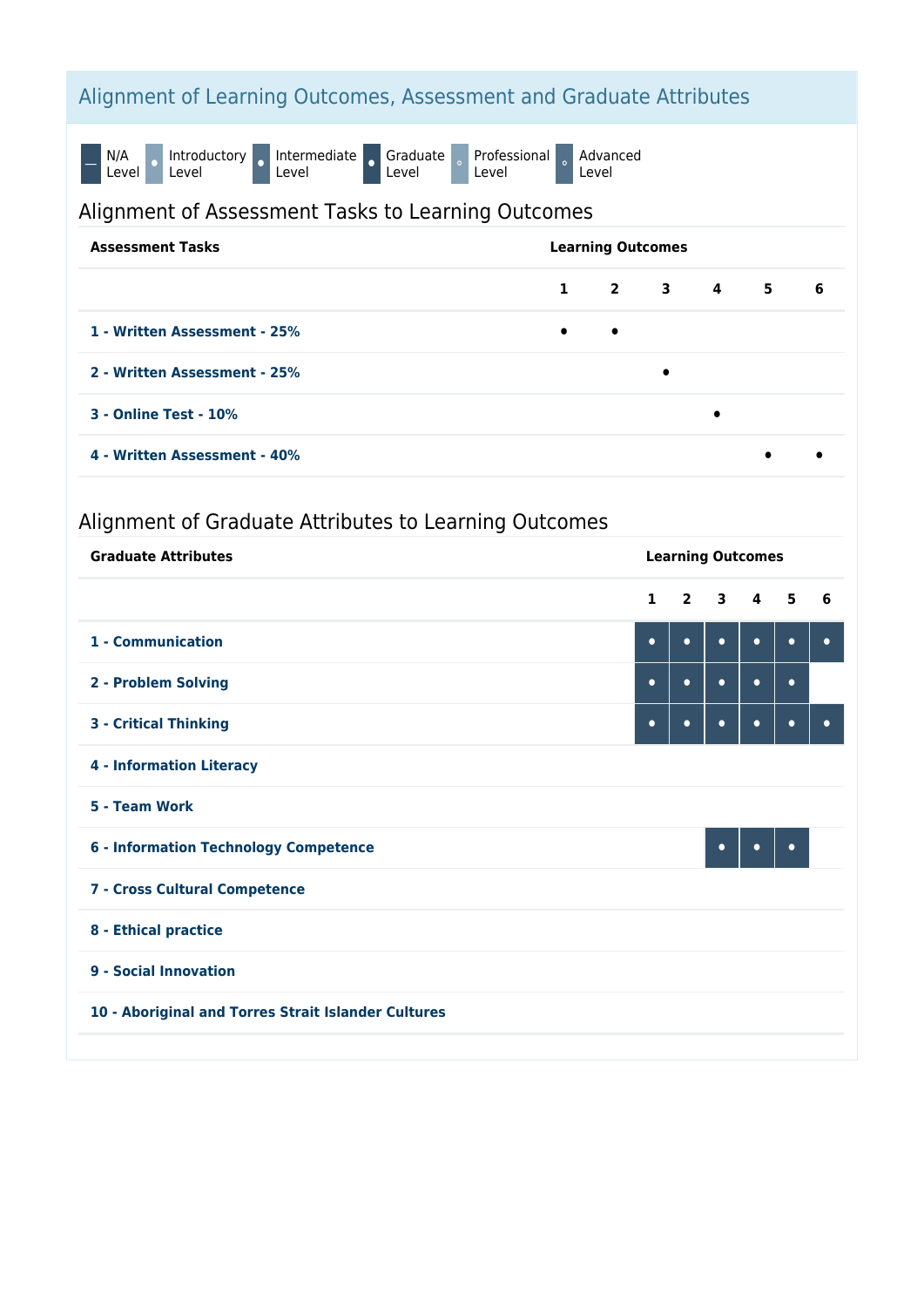# Textbooks and Resources

# **Textbooks**

## **There are no required textbooks.**

## IT Resources

## **You will need access to the following IT resources:**

- CQUniversity Student Email
- Internet
- Unit Website (Moodle)
- Professional Music Notation Software (Sibelius reccomended)
- Auralia Software

# Referencing Style

All submissions for this unit must use the referencing style: [American Psychological Association 7th Edition \(APA 7th](https://delivery-cqucontenthub.stylelabs.cloud/api/public/content/apa-referencing-style.pdf?v=51e1aea7) [edition\)](https://delivery-cqucontenthub.stylelabs.cloud/api/public/content/apa-referencing-style.pdf?v=51e1aea7)

For further information, see the Assessment Tasks.

# Teaching Contacts

#### **David Reaston** Unit Coordinator [d.reaston@cqu.edu.au](mailto:d.reaston@cqu.edu.au)

# **Schedule**

| Week 1 - 07 Mar 2022                                                                |                |                                                                                               |
|-------------------------------------------------------------------------------------|----------------|-----------------------------------------------------------------------------------------------|
| <b>Module/Topic</b>                                                                 | Chapter        | <b>Events and Submissions/Topic</b>                                                           |
| Overview<br>Module 1: Modal Interchange<br>Independent ear training in Auralia      |                |                                                                                               |
| Week 2 - 14 Mar 2022                                                                |                |                                                                                               |
| <b>Module/Topic</b>                                                                 | Chapter        | <b>Events and Submissions/Topic</b>                                                           |
| Module 2: Slash Chords<br>Independent ear training in Auralia                       |                |                                                                                               |
| <b>Week 3 - 21 Mar 2022</b>                                                         |                |                                                                                               |
| <b>Module/Topic</b>                                                                 | <b>Chapter</b> | <b>Events and Submissions/Topic</b>                                                           |
| Module 3: Pedal Point and<br>Reharmonisation<br>Independent ear training in Auralia |                |                                                                                               |
| Week 4 - 28 Mar 2022                                                                |                |                                                                                               |
| <b>Module/Topic</b>                                                                 | Chapter        | <b>Events and Submissions/Topic</b>                                                           |
| Module 4: Non-Functional Harmony<br>Independent ear training in Auralia             |                |                                                                                               |
| Week 5 - 04 Apr 2022                                                                |                |                                                                                               |
| <b>Module/Topic</b>                                                                 | <b>Chapter</b> | <b>Events and Submissions/Topic</b>                                                           |
| Module 5: Introduction to Arranging<br>Independent ear training in Auralia          |                | <b>Reharmonisation and Analysis</b><br>Tasks Due: Week 5 Friday (8 Apr<br>2022) 11:45 pm AEST |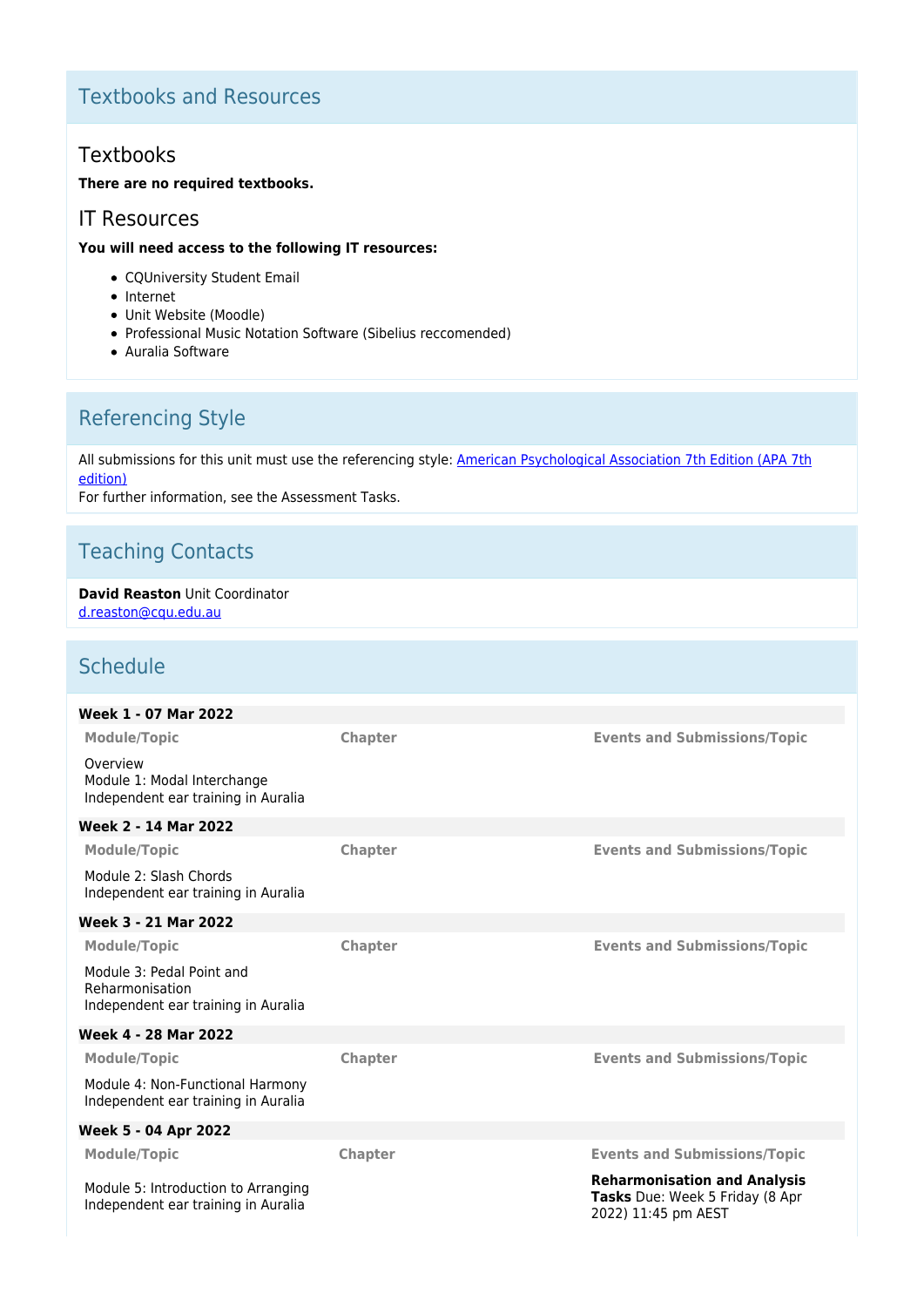| Vacation Week - 11 Apr 2022                                           |                |                                                                                        |
|-----------------------------------------------------------------------|----------------|----------------------------------------------------------------------------------------|
| <b>Module/Topic</b>                                                   | Chapter        | <b>Events and Submissions/Topic</b>                                                    |
| Week 6 - 18 Apr 2022                                                  |                |                                                                                        |
| <b>Module/Topic</b>                                                   | Chapter        | <b>Events and Submissions/Topic</b>                                                    |
| Module 6: The Rhythm Section<br>Independent ear training in Auralia   |                |                                                                                        |
| Week 7 - 25 Apr 2022                                                  |                |                                                                                        |
| <b>Module/Topic</b>                                                   | Chapter        | <b>Events and Submissions/Topic</b>                                                    |
| Module 6: The Rhythm Section<br>Independent ear training in Auralia   |                |                                                                                        |
| Week 8 - 02 May 2022                                                  |                |                                                                                        |
| <b>Module/Topic</b>                                                   | Chapter        | <b>Events and Submissions/Topic</b>                                                    |
| Module 6: The Rhythm Section<br>Independent ear training in Auralia   |                |                                                                                        |
| Week 9 - 09 May 2022                                                  |                |                                                                                        |
| <b>Module/Topic</b>                                                   | <b>Chapter</b> | <b>Events and Submissions/Topic</b>                                                    |
| Module 7: Arranging the Melody<br>Independent ear training in Auralia |                |                                                                                        |
| Week 10 - 16 May 2022                                                 |                |                                                                                        |
| <b>Module/Topic</b>                                                   | Chapter        | <b>Events and Submissions/Topic</b>                                                    |
| Module 7: Arranging the Melody<br>Independent ear training in Auralia |                | <b>Rhythm Section Tasks Due: Week</b><br>10 Wednesday (18 May 2022) 11:45<br>pm AEST   |
| Week 11 - 23 May 2022                                                 |                |                                                                                        |
| <b>Module/Topic</b>                                                   | Chapter        | <b>Events and Submissions/Topic</b>                                                    |
| Module 8: Arrangement Sections<br>Independent ear training in Auralia |                |                                                                                        |
| Week 12 - 30 May 2022                                                 |                |                                                                                        |
| <b>Module/Topic</b>                                                   | Chapter        | <b>Events and Submissions/Topic</b>                                                    |
| Module 8: Arrangement Sections<br>Independent ear training in Auralia |                | <b>Auralia Ear Training Test Due:</b><br>Week 12 Friday (3 June 2022) 11:45<br>pm AEST |
| Review/Exam Week - 06 Jun 2022                                        |                |                                                                                        |
| <b>Module/Topic</b>                                                   | Chapter        | <b>Events and Submissions/Topic</b>                                                    |
|                                                                       |                | <b>Arrangement with Discussion Due:</b><br>Review/Exam Week Friday (10 June            |
|                                                                       |                | 2022) 11:45 pm AEST                                                                    |
| <b>Exam Week - 13 Jun 2022</b>                                        |                |                                                                                        |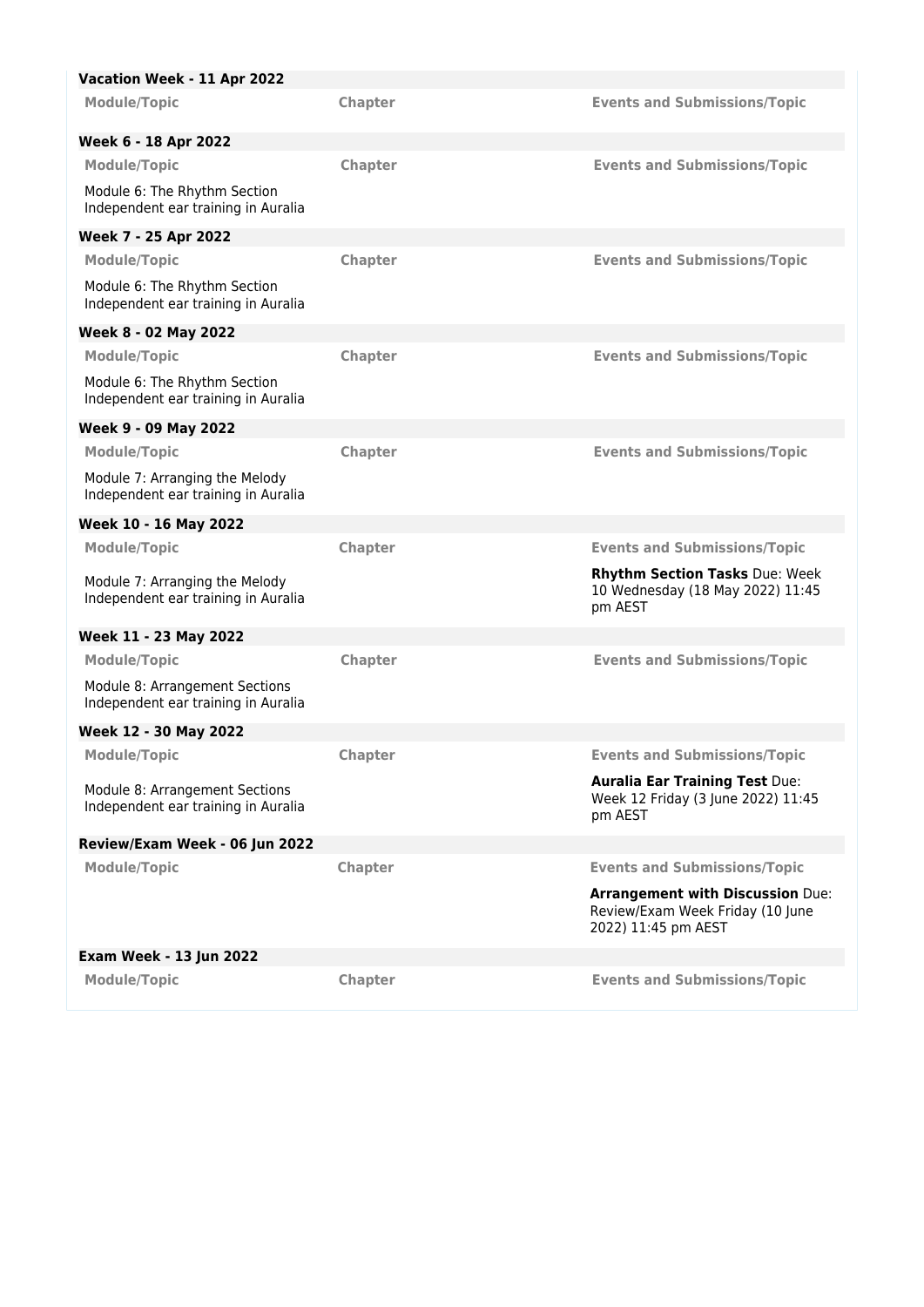# Term Specific Information

All students are required to purchase a student Auralia cloud license. This license will give you access to the Auralia program. This program will be used to facilitate independent ear training throughout the term and an assessment item in Language of Modern Music 5 (LOMM5). This program can be used on any computer and/or other devices with internet.

The cost of Auralia is \$35 for a 12 months access. To purchase this software, you must enter the software website through the designated link in the LOMM5 Moodle site. This will register you as a CQU Auralia student. This is a cloud subscription, meaning you cannot sign up without going through Moodle. The instructions and details will be available on the Moodle site prior to term commencing. The Unit Coordinator will also email all students further instructions.

It is also strongly encouraged that students purchase the music notation software Sibelius to complete the assessments in this unit. Sibelius can be purchased in full or by annual subscription. The Moodle unit site contains the relevant purchase/set up information.

For any questions regarding Auralia or Sibelius software, please contact either d.reaston@cqu.edu.au or p.mckenzie@cqu.edu.au

# Assessment Tasks

# 1 Reharmonisation and Analysis Tasks

## **Assessment Type**

#### Written Assessment

#### **Task Description**

Choose one piece from a list provided in Moodle, and complete the following four tasks: **Task 1** Harmonic Analysis

Using analytical symbols (brackets and arrows) and roman numerals, provide a harmonic analysis of the chord progression of your chosen piece. Write your answers on the lead sheet/score provided and make sure to include every chord. Save your analysis as a PDF (.pdf).

**Task 2** Contrasting Reharminsations

Using reharmonisation techniques discussed in this unit, and in previous Language of Modern Music units, you are to create two contrasting reharmonisations of the piece you chose for Task 1. Each reharmonisation should be presented as a new lead sheet/score and saved as a PDF (.pdf).

**Task 3** Harmonic Analysis of your Reharmonisations

Using analytical symbols (brackets and arrows) and roman numerals, provide a harmonic analysis for each reharmonisation from Task 2. Write your answers on a copy of your Task 2 answers and make sure to include every chord. Save your analyses as PDFs (.pdf).

## **Task 4** Written Discussion

- Using your answers from Task 2 and 3, write a 300–500 word discussion detailing your process for Task 2. This should include:
	- how you approached the task
	- $\circ$  an explanation of the choices you made
	- $\circ$  an explanation of how the reharmonisations contrast
	- o reference to particular reharmonisation devices in each score (by bar numbers).

Upload your written discussion as a Microsoft Word Document (.docx).

#### Assessment Submission and Presentation

You must submit:

- A PDF (.pdf) document compiling your answers for Task 1, 2 and 3.
- A 300–500 word written discussion as a Microsoft Word Document (.docx). Your discussion must use 12 point Times New Roman font; must use 1.5 spacing for the body of the assignment; may use sub-headings to organise your assignment clearly; and must adhere to the CQUniversity APA Style Guide.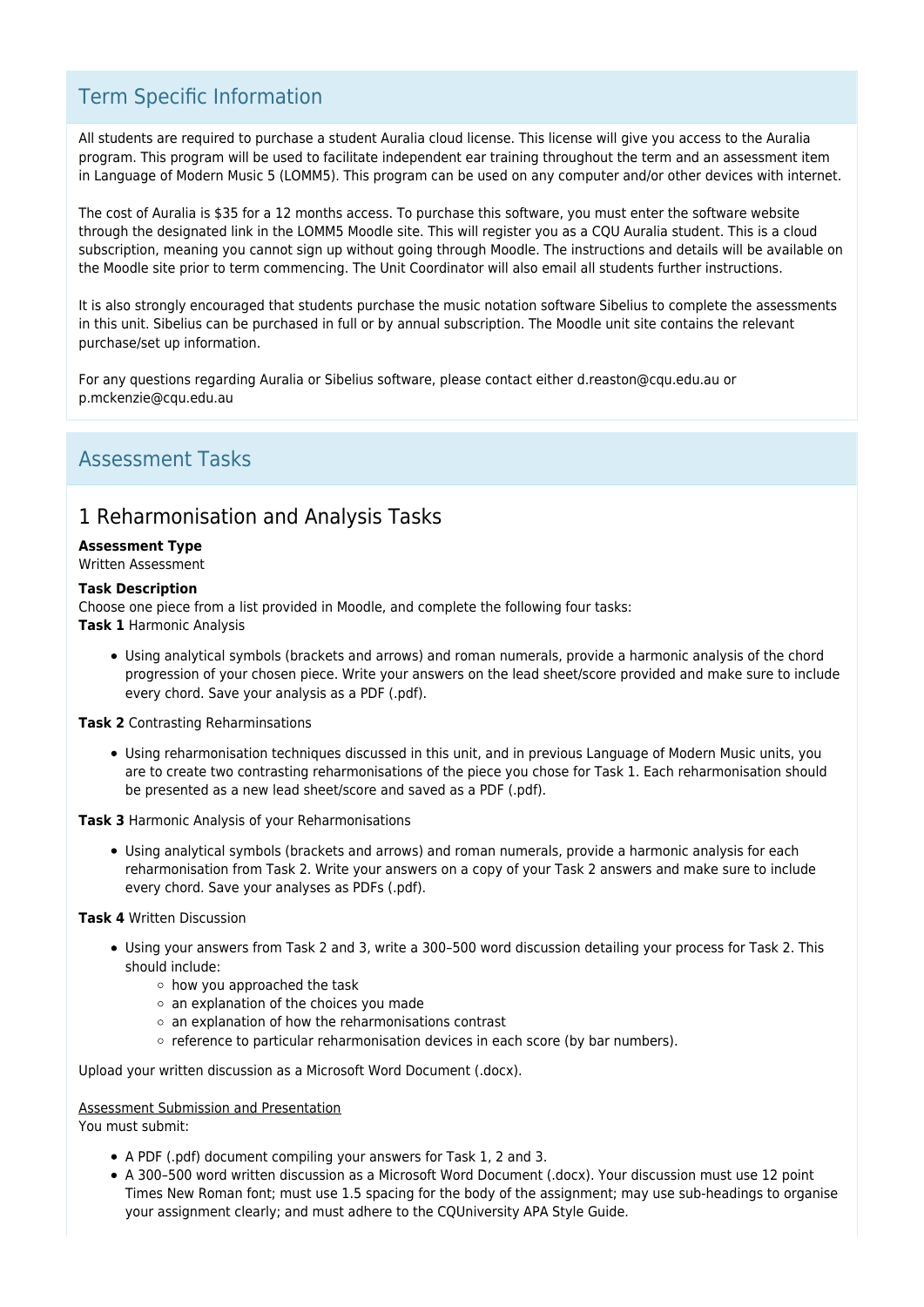## **Assessment Due Date**

Week 5 Friday (8 Apr 2022) 11:45 pm AEST

#### **Return Date to Students**

Week 7 Friday (29 Apr 2022)

## **Weighting**

25%

## **Assessment Criteria**

Task 1

- Accurate use of analytical symbols (8%)
- Roman numeral analysis accurate (8%)

#### Task 2

- Reharmonisation devices are effective (20%)
- Each reharmonisation displays internal coherence and unity (15%)
- Reharmonisations meet contrasting requirements (5%)

#### Task 3

- Accurate use of analytical symbols (12%)
- Roman numeral analysis accurate (12%)

#### Task 4

- Discussion is considered, reflective, and complete (15%)
- Accuracy of spelling, punctuation and grammar; clarity of writing style (2.5%)
- Meeting delivery requirements (presentation, word count, style guide) (2.5%)

#### **Referencing Style**

[American Psychological Association 7th Edition \(APA 7th edition\)](https://delivery-cqucontenthub.stylelabs.cloud/api/public/content/apa-referencing-style.pdf?v=51e1aea7)

#### **Submission**

Online

#### **Submission Instructions**

Upload files to Moodle

#### **Learning Outcomes Assessed**

- Analyse music scores with regard to harmonic and structural elements
- Create chordal progressions using various modern reharmonisation techniques

## 2 Rhythm Section Tasks

## **Assessment Type**

## Written Assessment

#### **Task Description**

You will be required to:

Write for Rhythm Section instruments in a variety of styles.

# Assessment Submission and Presentation

You must submit:

- A score for each task as a PDF (.pdf)
- A Sibelius file (.sib) or audio file (.mp3, .wav) for each task.

## **Assessment Due Date**

Week 10 Wednesday (18 May 2022) 11:45 pm AEST

## **Return Date to Students**

Week 12 Wednesday (1 June 2022)

## **Weighting**

25%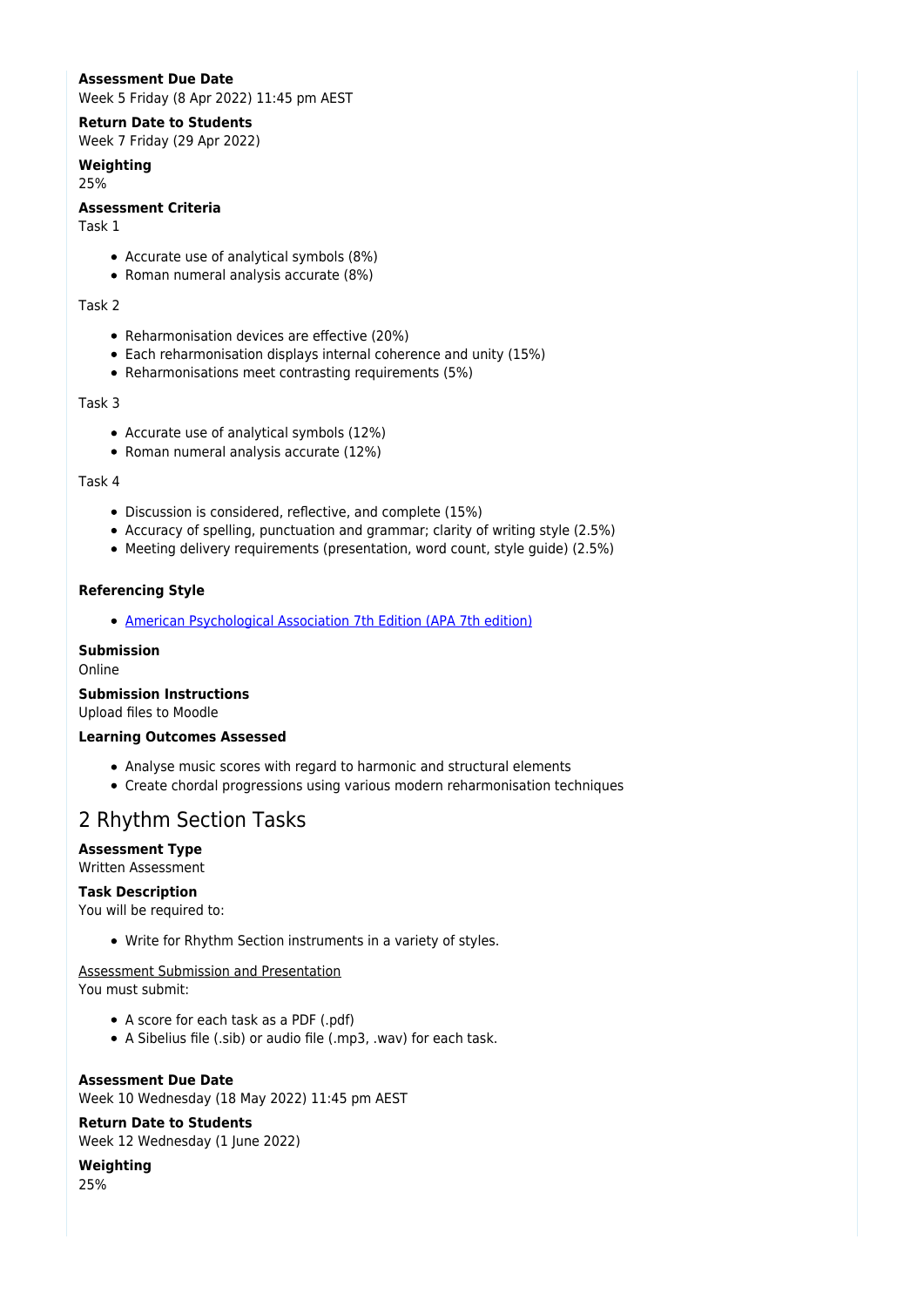#### **Assessment Criteria**

Task 1

- Guitar part is written correctly and appropriate to the style (4%)
- Piano part is written correctly and appropriate to the style (8%)
- Bass part is written correctly and appropriate to the style (8%)
- Drum part is written correctly and appropriate to the style (4%)

#### Task 2

- Guitar part is written correctly and appropriate to the style (4%)
- Piano part is written correctly and appropriate to the style (6%)
- Bass part is written correctly and appropriate to the style (6%)
- Drum part is written correctly and appropriate to the style (4%)

#### Task 3

- Guitar part is written correctly and appropriate to the style (4%)
- Piano part is written correctly and appropriate to the style (8%)
- Bass part is written correctly and appropriate to the style (8%)
- Drum part is written correctly and appropriate to the style (4%)

#### Task 4

- Guitar part is written correctly and appropriate to the style (5%)
- Keyboard part is written correctly and appropriate to the style (11%)
- Bass part is written correctly and appropriate to the style (11%)
- Drum part is written correctly and appropriate to the style (5%)

#### **Referencing Style**

• [American Psychological Association 7th Edition \(APA 7th edition\)](https://delivery-cqucontenthub.stylelabs.cloud/api/public/content/apa-referencing-style.pdf?v=51e1aea7)

#### **Submission**

Online

## **Submission Instructions**

Upload files to Moodle

#### **Learning Outcomes Assessed**

Create music scores for rhythm section instruments in a variety of styles

# 3 Auralia Ear Training Test

## **Assessment Type**

Online Test

## **Task Description**

This assessment will be completed online using Auralia Software, and will consist of aural-based questions relating to specified topics delivered in the program.

## **Assessment Due Date**

Week 12 Friday (3 June 2022) 11:45 pm AEST The test will be scheduled during Week 12.

## **Return Date to Students**

Results will be provided after the completion of the test in Auralia

**Weighting** 10%

## **Assessment Criteria**

Accurate competition of all aural-based questions in Auralia (100%)

## **Referencing Style**

[American Psychological Association 7th Edition \(APA 7th edition\)](https://delivery-cqucontenthub.stylelabs.cloud/api/public/content/apa-referencing-style.pdf?v=51e1aea7)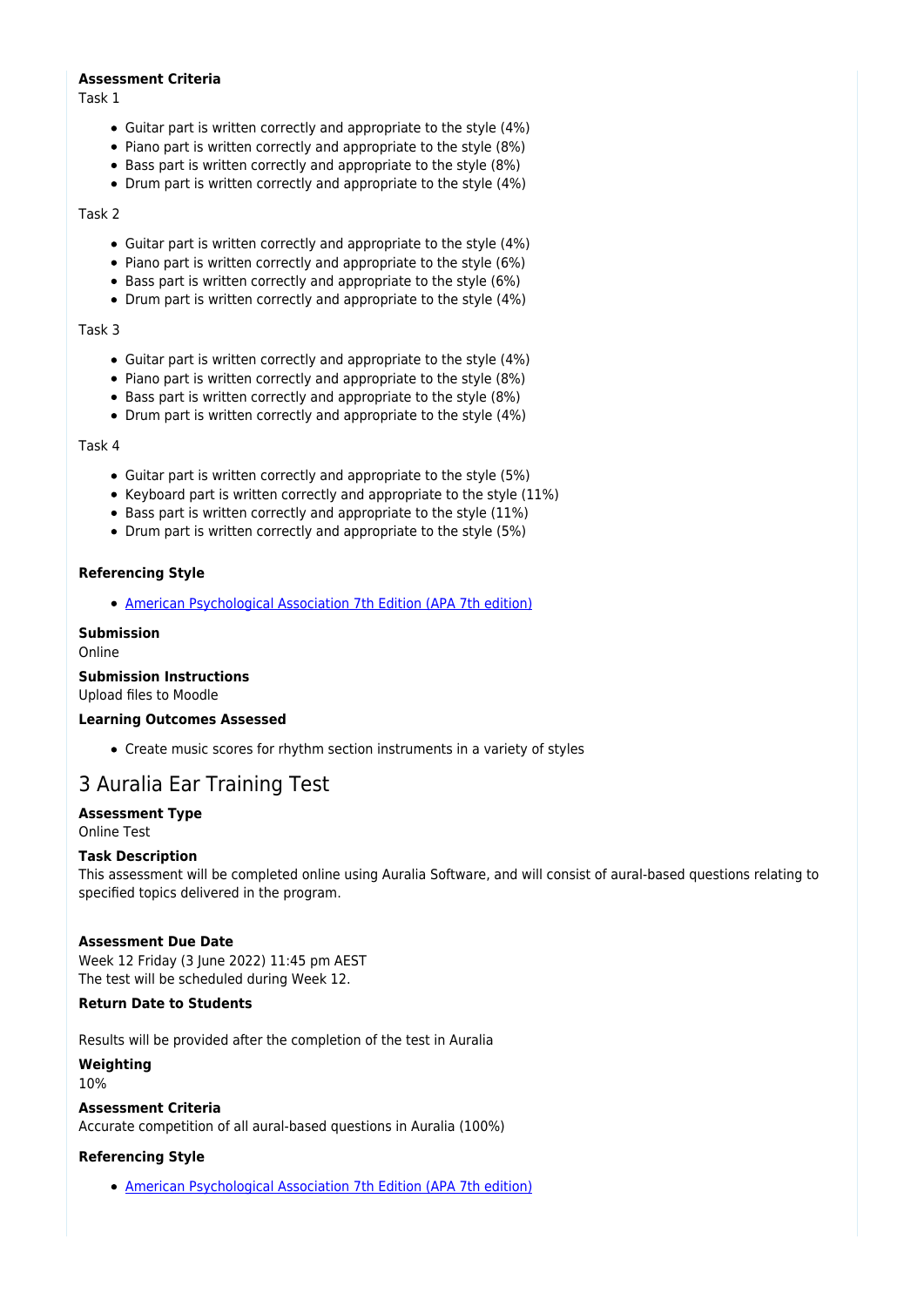#### **Submission**

Online

#### **Submission Instructions**

To be completed using the Auralia software

#### **Learning Outcomes Assessed**

Identify pitch, rhythm, keys, scales, chords, chord progressions, melody and form through aural related tasks

# 4 Arrangement with Discussion

#### **Assessment Type**

Written Assessment

#### **Task Description**

You are to produce an arrangement for small ensemble consisting of either a vocalist and rhythm section, or two horns and rhythm section. The arrangement will be of a piece of your choosing from a list provided on the Moodle website. The arrangement may be in any of the styles covered in this unit. The arrangement must include:

- An introduction
- A statement of the melody
- A solo section
- D.S. and a Coda

In addition, you are to submit a 800-1000 word discussion\* on your arrangement. In your discussion, be sure to include:

- Your arranging process and method
- The outline/structure of your arrangement
- Your approach to arranging each section: introduction, melody, solo, coda
- Any drafts used (can be included in an Appendix.

#### Assessment submission and presentation

You must submit:

- A Sibelius file or audio file (.mp3 or .wav) of your arrangement
- A PDF (.pdf) of the conductors score and extracted parts of your arrangement. They are to be created in a music notation program (e.g. Sibelius)
- An 800–1000 word discussion of your arrangement as a Microsoft Word Document (.docx) which (1) must use 12 point Times New Roman font; (2) must use 1.5 spacing for the body of the assignment; (3) may use sub-headings to organise your assignment clearly; and (4) must adhere to the CQUniversity APA Style Guide.

\*The word count is considered from the first word of the introduction to the last word of the conclusion. It excludes the cover page, abstract, contents page, reference page and appendices. It includes in-text references and direct quotations.

#### **Assessment Due Date**

Review/Exam Week Friday (10 June 2022) 11:45 pm AEST

#### **Return Date to Students**

Assessment to be returned at the end of term.

**Weighting** 40%

## **Assessment Criteria**

Arrangement

- Vocal/Instrumental writing is effective and correct (20%)
- Arrangement displays coherence and unity (15%)
- Introduction is present and effective (5%)
- Statement of the melody is present and effective (10%)
- Solo section is present and effective (5%)
- Coda is present and effective (5%)
- The score is laid out in a professional manner (5%)
- Parts are laid out in a professional manner (5%)
- Meeting delivery requirements (format and presentation) (5%)

Written Discussion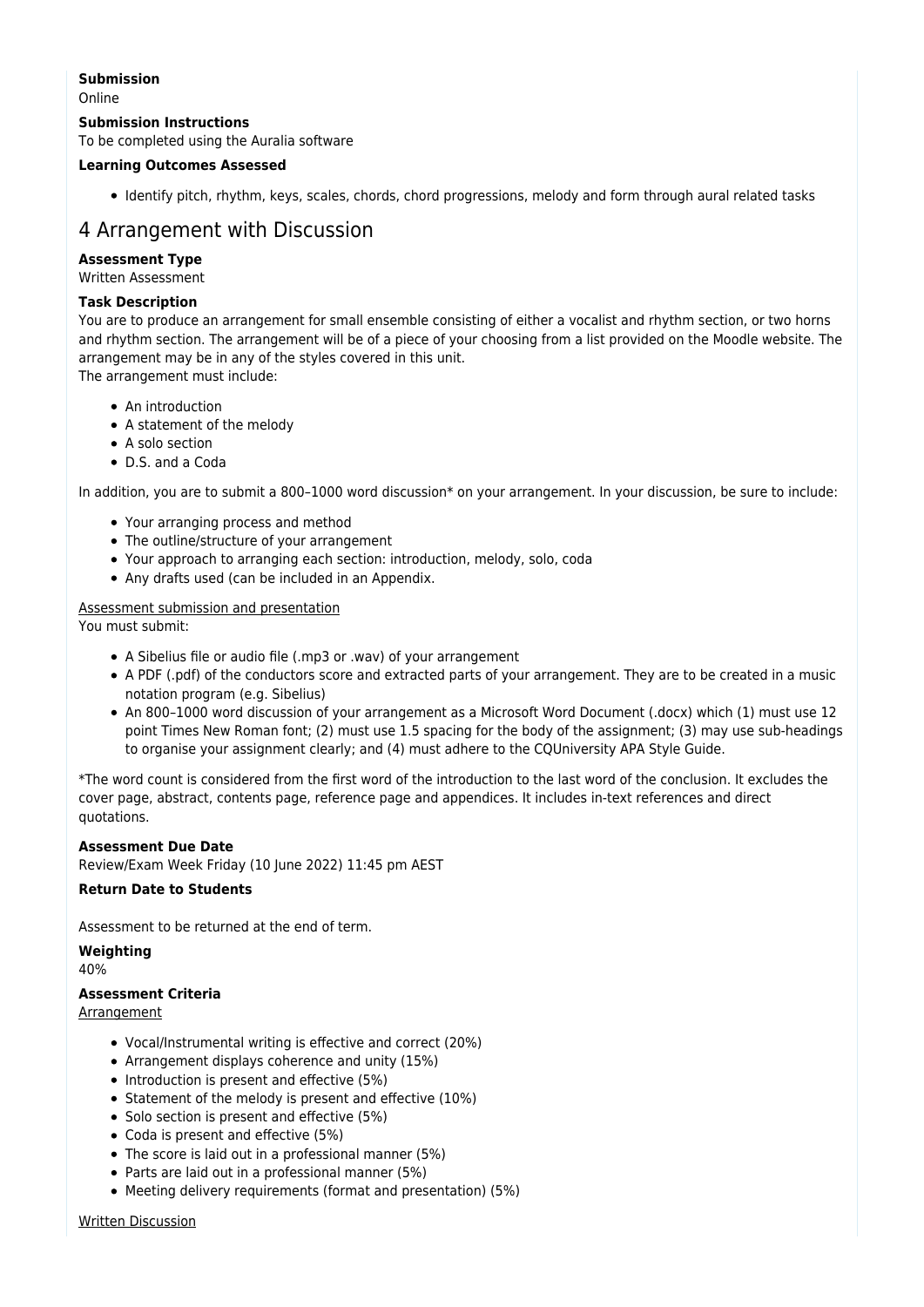- Discussion is considered, reflective, and complete (20%)
- Accuracy of spelling, punctuation and grammar; clarity of writing style (2.5%)
- Meeting delivery requirements (presentation, word count, style guide) (2.5%)

#### **Referencing Style**

[American Psychological Association 7th Edition \(APA 7th edition\)](https://delivery-cqucontenthub.stylelabs.cloud/api/public/content/apa-referencing-style.pdf?v=51e1aea7)

**Submission** Online

**Submission Instructions**

Upload files to Moodle

#### **Learning Outcomes Assessed**

- Create a music score for a small ensemble using various music arrangement techniques
- Explain decisions made during the creative process of arranging music for a small ensemble.

## Academic Integrity Statement

As a CQUniversity student you are expected to act honestly in all aspects of your academic work.

Any assessable work undertaken or submitted for review or assessment must be your own work. Assessable work is any type of work you do to meet the assessment requirements in the unit, including draft work submitted for review and feedback and final work to be assessed.

When you use the ideas, words or data of others in your assessment, you must thoroughly and clearly acknowledge the source of this information by using the correct referencing style for your unit. Using others' work without proper acknowledgement may be considered a form of intellectual dishonesty.

Participating honestly, respectfully, responsibly, and fairly in your university study ensures the CQUniversity qualification you earn will be valued as a true indication of your individual academic achievement and will continue to receive the respect and recognition it deserves.

As a student, you are responsible for reading and following CQUniversity's policies, including the **[Student Academic](https://www.cqu.edu.au/policy/sharepoint-document-download?file_uri={BE8380F3-F86D-4C55-AC0D-84A81EAFD6A2}/Student%20Academic%20Integrity%20Policy%20and%20Procedure%20(formerly%20known%20as%20the%20Academic%20Misconduct%20Procedure).pdf) [Integrity Policy and Procedure](https://www.cqu.edu.au/policy/sharepoint-document-download?file_uri={BE8380F3-F86D-4C55-AC0D-84A81EAFD6A2}/Student%20Academic%20Integrity%20Policy%20and%20Procedure%20(formerly%20known%20as%20the%20Academic%20Misconduct%20Procedure).pdf)**. This policy sets out CQUniversity's expectations of you to act with integrity, examples of academic integrity breaches to avoid, the processes used to address alleged breaches of academic integrity, and potential penalties.

#### **What is a breach of academic integrity?**

A breach of academic integrity includes but is not limited to plagiarism, self-plagiarism, collusion, cheating, contract cheating, and academic misconduct. The Student Academic Integrity Policy and Procedure defines what these terms mean and gives examples.

#### **Why is academic integrity important?**

A breach of academic integrity may result in one or more penalties, including suspension or even expulsion from the University. It can also have negative implications for student visas and future enrolment at CQUniversity or elsewhere. Students who engage in contract cheating also risk being blackmailed by contract cheating services.

#### **Where can I get assistance?**

For academic advice and guidance, the [Academic Learning Centre \(ALC\)](https://www.cqu.edu.au/student-life/academic-learning-centre) can support you in becoming confident in completing assessments with integrity and of high standard.

#### **What can you do to act with integrity?**